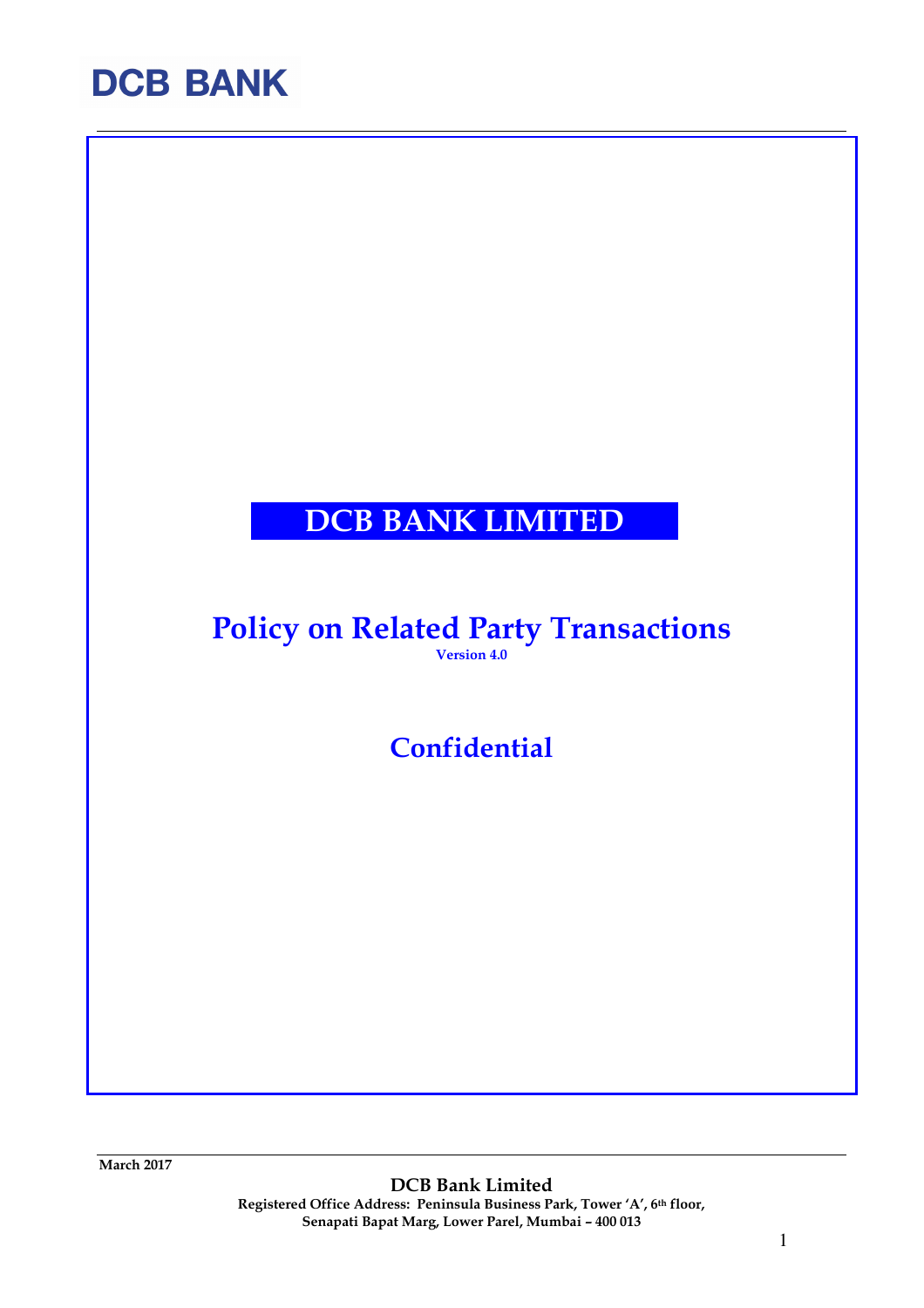### Glossary of Abbreviations used in this Document

| ACB         | Audit Committee of the Board                       |
|-------------|----------------------------------------------------|
| <b>AS</b>   | <b>Accounting Standard</b>                         |
| <b>ESOP</b> | <b>Employee Stock Options Plan</b>                 |
| <b>ICAI</b> | Institute of Chartered Accountants of India        |
| <b>KMP</b>  | Key Managerial Person                              |
| <b>NRCB</b> | Nomination and Remuneration Committee of the Board |
| <b>RBI</b>  | Reserve Bank of India                              |
| <b>RPTs</b> | <b>Related Party Transactions</b>                  |
| <b>SEBI</b> | Securities and Exchange Board of India             |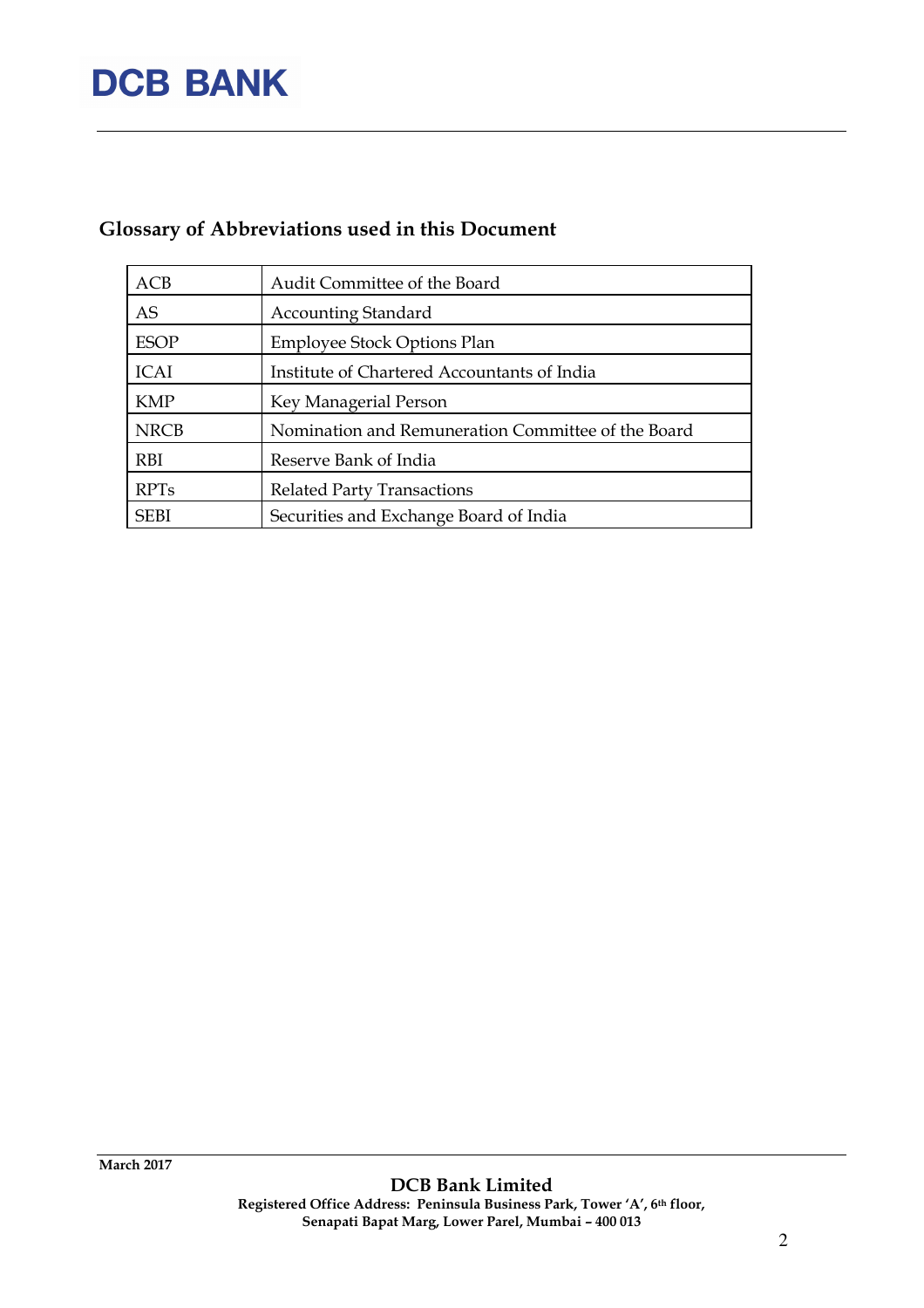### Policy on Related Party Transactions

#### 1. Background

This policy on Related Party Transactions (RPTs) is being put in place in view of the following:

The Companies Act, 2013 has defined Related Party (Secs. 2(76) and (77)), the role of Audit Committee (Sec.177) and the Related Party Transactions (Sec. 188) that require approval of the Audit Committee for all RPTs, or the Board or the Shareholders in respect of certain specific related party transactions. The provisions as per these sections are effective April 1, 2014.

Clause 49 of Equity Listing Agreement has been amended by the Securities and Exchange Board of India (SEBI) vide their circular dated April 17, 2014 including inter alia, a requirement of prior approval by the Audit Committee of all Related Party Transactions. The revised Clause 49 would be applicable to all listed companies with effect from October 1, 2014.

Banks in India are governed by the Reserve Bank of India guidelines contained in their circular No. DBOD. No. BP. BC. 89 /21.04.018/2002-03 March 29, 2003 - "Guidelines on compliance with Accounting Standards (AS) by banks", the gist of which is as follows:

Related Parties: To begin with, related parties for a bank are its parent, subsidiary( ies), associates/ joint ventures, Key Management Personnel (KMP) and relatives of KMP. KMP are the whole time directors for an Indian bank and the chief executive officer for a foreign bank having branches in India. Relatives of KMP would be on the lines indicated in Section 45 S of the R.B.I. Act, 1934.

Disclosure format: The illustrative disclosure format recommended by the Institute of Chartered Accountants of India (ICAI) as a part of General Clarification (GC) 2/2002 has been suitably modified to suit banks.

The illustrative format of disclosure by banks for AS 18 is furnished in the master circular on disclosure requirements by banks. As contained in the master circular, the manner of disclosures required by paragraphs 23 and 26 of AS 18 is illustrated in the circular and that the format is merely illustrative and is not exhaustive.

#### 2. Identification of the related parties

As per the requirement of above regulations, the Bank has identified its (i) Directors and their relatives, and (ii) KMP and their relatives as Related Parties. Though the RBI guidelines prescribe whole time directors as KMP, the Bank, as a listed company, has to comply with the requirements of clause 49 of the listing agreement and accordingly, the Managing Director and CEO, the Chief Financial Officer and the Company Secretary will be the KMP. Currently, the Bank does not have any subsidiary or associate or joint ventures or a parent company.

The Bank has obtained the list of relatives of Directors and KMP of the Bank.

Further, the entity handling post-employment benefit plan for the benefit of employees of the Bank is also a related party as defined in Clause 49. Accordingly, in the Bank's case the DCB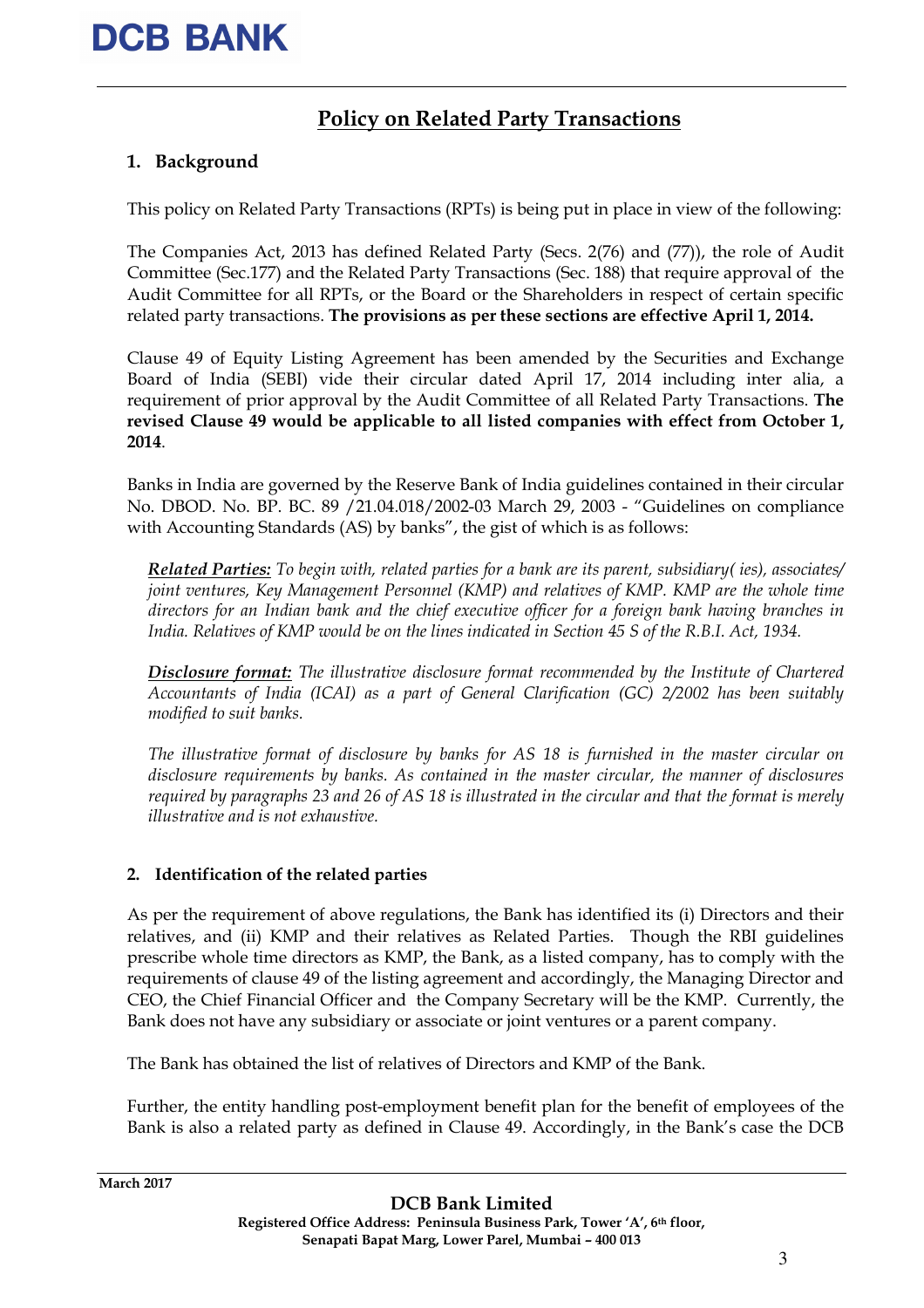Bank Ltd. Staff Gratuity Fund and the DCB Bank Ltd. Employees' Provident Fund Trust are identified as related parties for Clause 49 purposes.

#### 3. Frame work to identify and update related parties on an ongoing basis

The Secretarial Department of the Bank obtains and circulates an updated list of Directors and their relatives and the relatives of Key Managerial Personnel (KMP). The Secretarial Department will be responsible for updating the list of the related parties along with their relatives on a quarterly basis and circulate the updated list to the user departments of the Bank and the Business/Functional Heads.

Business/Functional Heads of the Bank, based on the list circulated to them, will be responsible to report to the Finance Department in the prescribed format, the transactions entered with the related party on quarterly basis.

The Finance Department will also obtain from the Operations unit, a list of related party transactions in respect of various financial transactions captured in the system. This report will be validated with the reports obtained from the Business / Functional Heads as above. The Finance Department will be responsible for reporting periodically all these transactions to the Audit Committee for its approval.

#### 4. Identification of related party transactions

- A. The nature of transactions that may by entered by the Bank with related parties in the normal course of business has been listed below:
	- i. Acceptance of deposits from the related parties (current accounts, savings accounts and term deposits) in the normal course of business.
	- ii. Lending of credit facilities (including funded and non-funded exposure) to KMP or their relatives. As per the provisions of the Banking Regulation Act, 1949, the Bank cannot lend to the directors or firms in which they are interested, except for certain specified types of loans as prescribed in the RBI master circular. Only loans to KMP other than whole time directors, as per approved employee loans scheme of the Bank under the same terms and conditions of such employee loans will be considered for the purpose of inclusion in the list of transactions in the normal course of business.
	- iii. Interest paid to and interest received from related parties: KMP of the Bank are eligible for additional 1% per annum interest over the card rates on their deposits as defined in the RBI master circular on payment of interest on deposits from bank's own staff and accordingly, such interest amounts will be included in these transactions in the normal course of business.
	- iv. Foreign remittances by directors and their relatives for their personal and / or business purposes at terms as applicable to other customer of the Bank and by KMP for personal purposes at the same terms as offered to all employees of the Bank, for example, commission on such foreign remittances may be waived for all employees of the Bank.
	- v. Letting of lockers as per the terms and conditions of the facility as offered to all customers of the Bank.
	- vi. Other banking services like issue of demand drafts, funds transfers, investments in third party products, etc. on the same terms and conditions as offered to all other employees of the Bank.
- vii. Salaries including managerial remuneration approved by the RBI or the Nomination and Remuneration Committee of the Board (NRCB) as the case may be.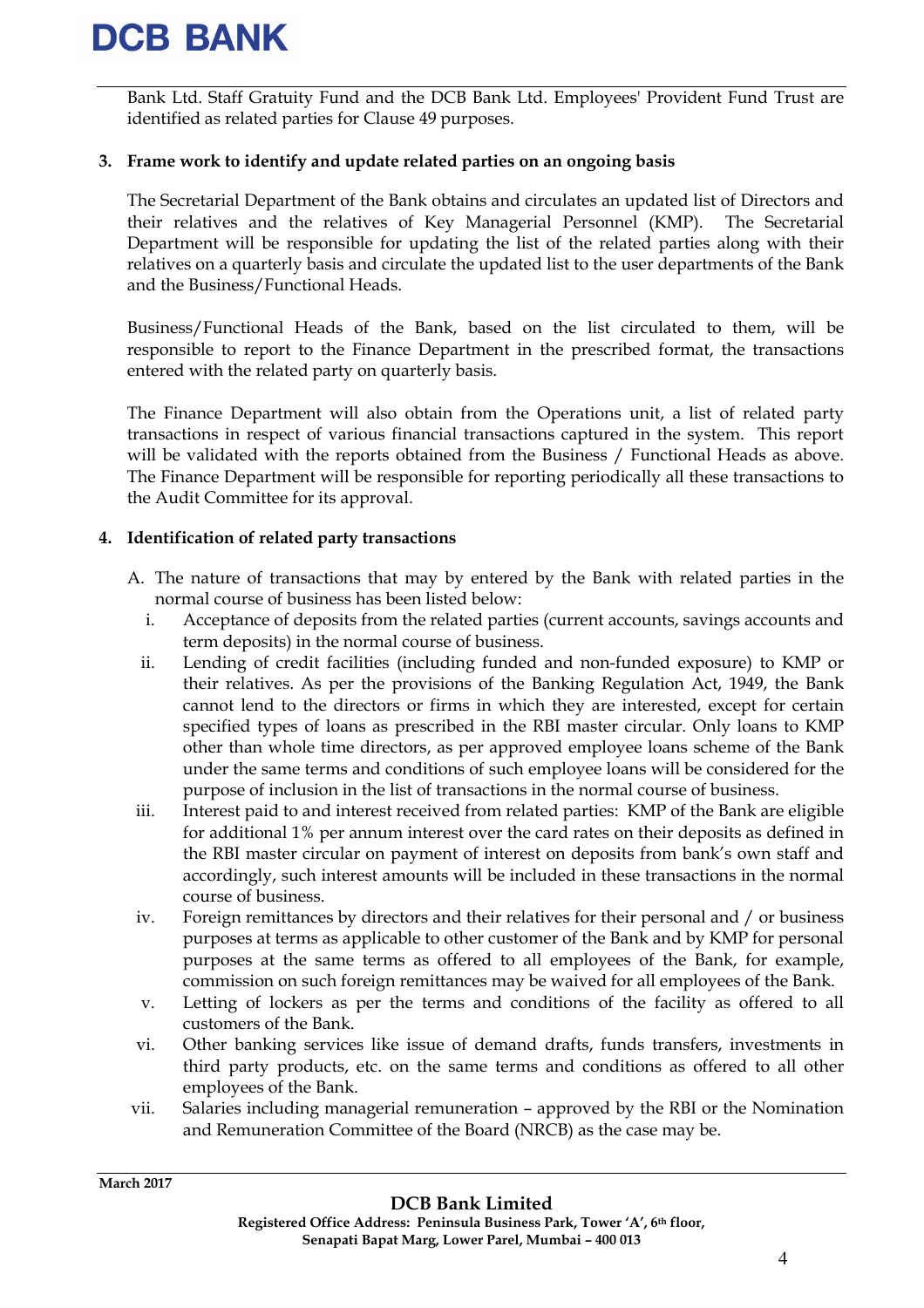- viii. Employee Stock Options (ESOP) granted to KMP and exercise thereof by KMP as per prior approvals given by NRCB.
	- ix. Dividend payment on investments made by related parties in the Bank's shares, as approved by the shareholders in the Annual General Meeting.
	- x. Sale of fixed assets in the form of used cars or home furnishings at written down value, provided to KMP as part of their terms of service.
	- xi. Chairman's remuneration as approved by RBI.
- xii. Directors' Sitting Fees at rates approved by NRCB.
- xiii. Purchase on behalf of and sale of certain government securities by the Bank to the Gratuity Fund and Provident Fund Trust at market related yields prevalent on the date of sale.
- B. All related party transactions other than the above will be executed with prior approval of the Audit Committee in each case. Such transactions may be put up for approval of the Audit Committee members by email and in all such cases, the transactions will be collated and presented in the next Audit Committee meeting for the purpose of reporting.
- C. Specific transactions as listed in Sec.188 of the Companies Act, 2013 requiring prior approval of the Board / shareholders will be put up to Audit Committee for prior approval as envisaged in the Act and in Clause 49 of the listing agreement.

#### 5. Board / Shareholders' Approval of the related party transactions

In compliance with the requirements of the Companies Act, 2013 and the revised Clause 49 of the listing agreement, the Bank will report the related party transactions to the Audit Committee on quarterly basis. Further, as per the requirements of the Companies Act, 2013, in respect of transactions entered with the related parties which are not entered into by the Bank in the ordinary course of business and are not at an arm's length basis, the Bank will obtain the prior approval of the Board of Directors.

Further, no material transaction i.e. transaction of value more than 5% of the turnover or 20 percent of net worth shall be entered into by the Bank except with the prior approval of the shareholders of the Bank by a special resolution.

#### 6. Reporting of related party transactions

All related party transactions, as pre-approved by the Audit Committee being in the nature of normal course of business and at arm's length, occurring between two audit committee meetings will be collated and reported to the Audit Committee in its subsequent meeting, normally on a quarterly basis.

#### 7. Disclosure of related party transactions

The illustrative format of disclosure by banks for AS-18 is furnished in the RBI master circular on disclosure requirements by banks. As contained in the master circular, the manner of disclosures required by paragraphs 23 and 26 of AS 18 is illustrated in the circular and that the format is merely illustrative and not exhaustive. The Bank will, therefore, disclose annually the reported part transactions in the format prescribed by the RBI in its master circular and as applicable to all banks, updated for further requirements of AS-18, if any. This will be the responsibility of the Financial Control unit of the Bank.